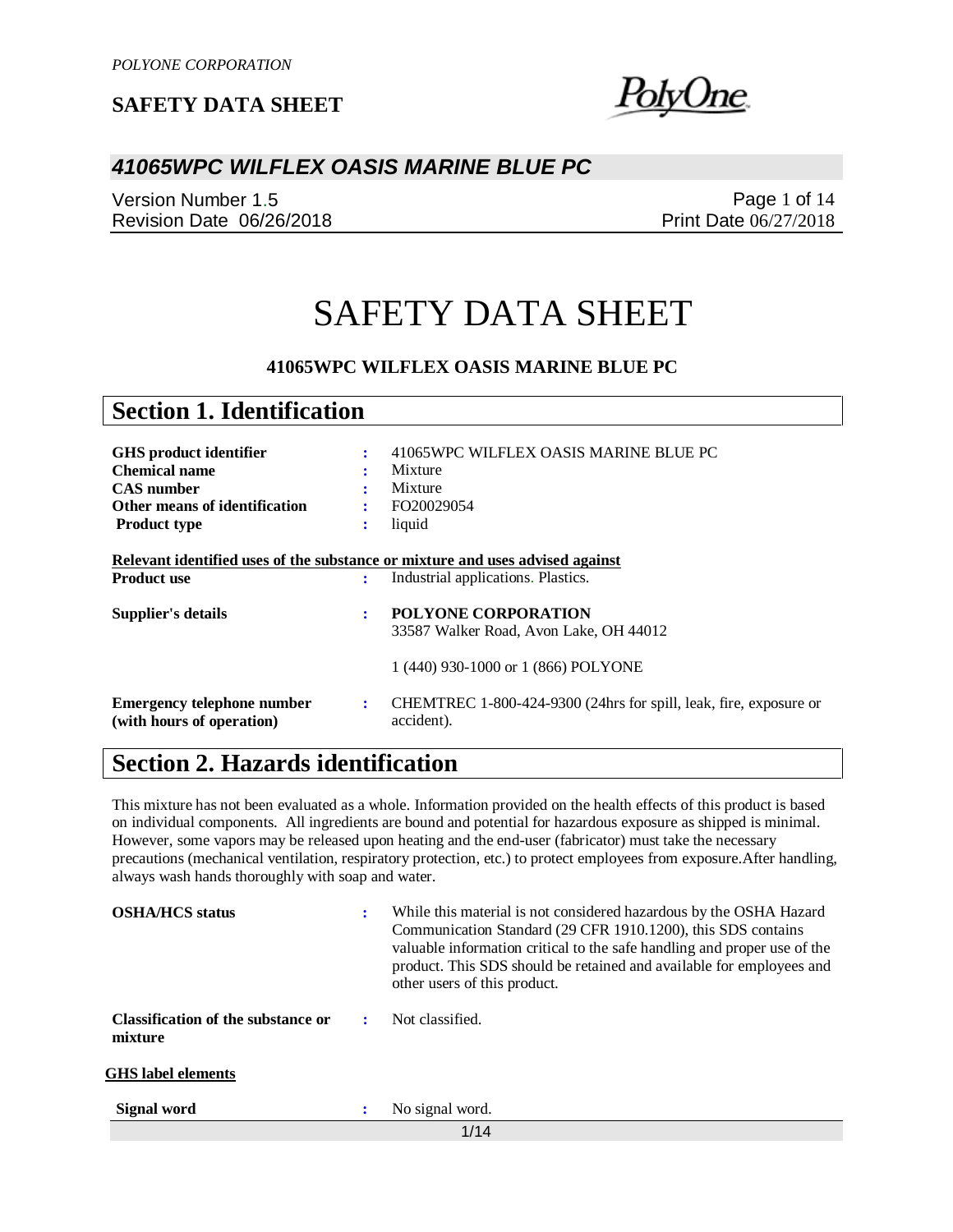me.

## *41065WPC WILFLEX OASIS MARINE BLUE PC*

Version Number 1.5 Revision Date 06/26/2018

Page 2 of 14 Print Date 06/27/2018

**Hazard statements :** No known significant effects or critical hazards.

### **Precautionary statements**

| <b>General</b>                     | Not applicable. |
|------------------------------------|-----------------|
| <b>Prevention</b>                  | Not applicable. |
| <b>Response</b>                    | Not applicable. |
| <b>Storage</b>                     | Not applicable. |
| <b>Disposal</b>                    | Not applicable. |
| <b>Supplemental label elements</b> | None known.     |
| Hazards not otherwise classified   | None known.     |

# **Section 3. Composition/information on ingredients**

| Substance/mixture             | Substance       |
|-------------------------------|-----------------|
| <b>Chemical name</b>          | $\cdot$ Mixture |
| Other means of identification | FO20029054      |

#### **CAS number/other identifiers**

 **CAS number :** Mixture

Any concentration shown as a range is to protect confidentiality or is due to batch variation.

**There are no ingredients present which, within the current knowledge of the supplier and in the concentrations applicable, are classified as hazardous to health or the environment and hence require reporting in this section.**

**Occupational exposure limits, if available, are listed in Section 8.**

## **Section 4. First aid measures**

### **Description of necessary first aid measures**

| Eye contact         |   | Immediately flush eyes with plenty of water, occasionally lifting the<br>upper and lower eyelids. Check for and remove any contact lenses.<br>Get medical attention if irritation occurs. |
|---------------------|---|-------------------------------------------------------------------------------------------------------------------------------------------------------------------------------------------|
| <b>Inhalation</b>   | : | Remove victim to fresh air and keep at rest in a position comfortable<br>for breathing. Get medical attention if symptoms occur.                                                          |
| <b>Skin contact</b> | ÷ | Flush contaminated skin with plenty of water. Remove contaminated<br>clothing and shoes. Get medical attention if symptoms occur.                                                         |
| <b>Ingestion</b>    |   | Wash out mouth with water. Remove victim to fresh air and keep at                                                                                                                         |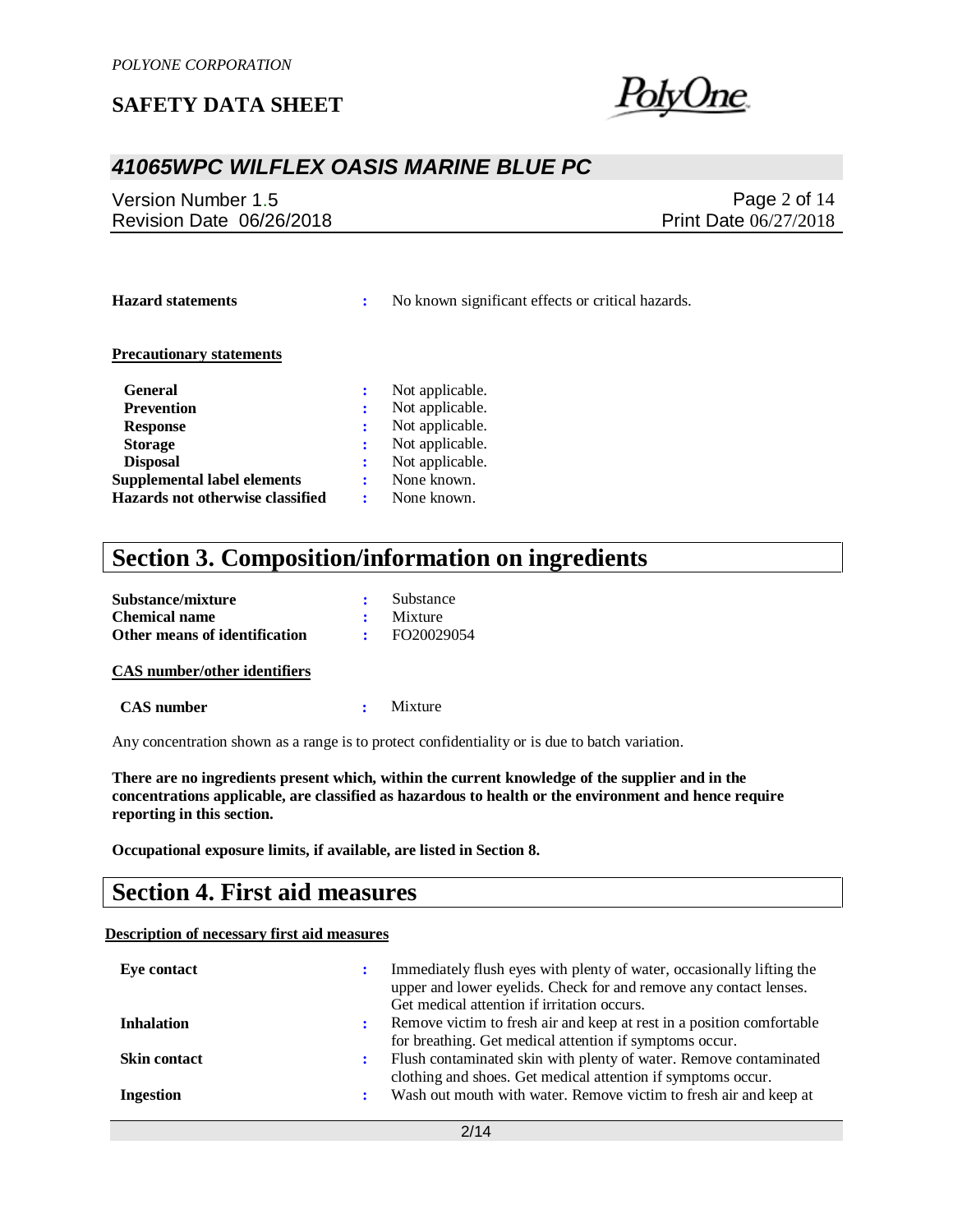

# *41065WPC WILFLEX OASIS MARINE BLUE PC*

Version Number 1.5 Revision Date 06/26/2018

Page 3 of 14 Print Date 06/27/2018

rest in a position comfortable for breathing. If material has been swallowed and the exposed person is conscious, give small quantities of water to drink. Do not induce vomiting unless directed to do so by medical personnel. Get medical attention if symptoms occur.

### **Most important symptoms/effects, acute and delayed**

### **Potential acute health effects**

| Eye contact                       | No known significant effects or critical hazards.<br>÷                                                                            |
|-----------------------------------|-----------------------------------------------------------------------------------------------------------------------------------|
| <b>Inhalation</b>                 | No known significant effects or critical hazards.<br>÷                                                                            |
| <b>Skin contact</b>               | No known significant effects or critical hazards.<br>:                                                                            |
| <b>Ingestion</b>                  | No known significant effects or critical hazards.<br>÷                                                                            |
| Over-exposure signs/symptoms      |                                                                                                                                   |
| <b>Eye contact</b>                | No specific data.<br>$\ddot{\cdot}$                                                                                               |
| <b>Inhalation</b>                 | No specific data.<br>÷                                                                                                            |
| <b>Skin contact</b>               | No specific data.<br>÷                                                                                                            |
| <b>Ingestion</b>                  | No specific data.<br>÷                                                                                                            |
|                                   | Indication of immediate medical attention and special treatment needed, if necessary                                              |
| Notes to physician                | Treat symptomatically. Contact poison treatment specialist<br>÷<br>immediately if large quantities have been ingested or inhaled. |
| <b>Specific treatments</b>        | No specific treatment.<br>÷                                                                                                       |
| <b>Protection of first-aiders</b> | No action shall be taken involving any personal risk or without<br>÷<br>suitable training.                                        |

**See toxicological information (Section 11)**

## **Section 5. Firefighting measures**

### **Extinguishing media**

| Suitable extinguishing media<br>Unsuitable extinguishing media                                      |   | In case of fire, use water spray (fog), foam, dry chemical or $CO2$ .<br>None known.                        |
|-----------------------------------------------------------------------------------------------------|---|-------------------------------------------------------------------------------------------------------------|
| Specific hazards arising from the<br>chemical<br><b>Hazardous</b> thermal<br>decomposition products | ÷ | In a fire or if heated, a pressure increase will occur and the container<br>may burst.<br>No specific data. |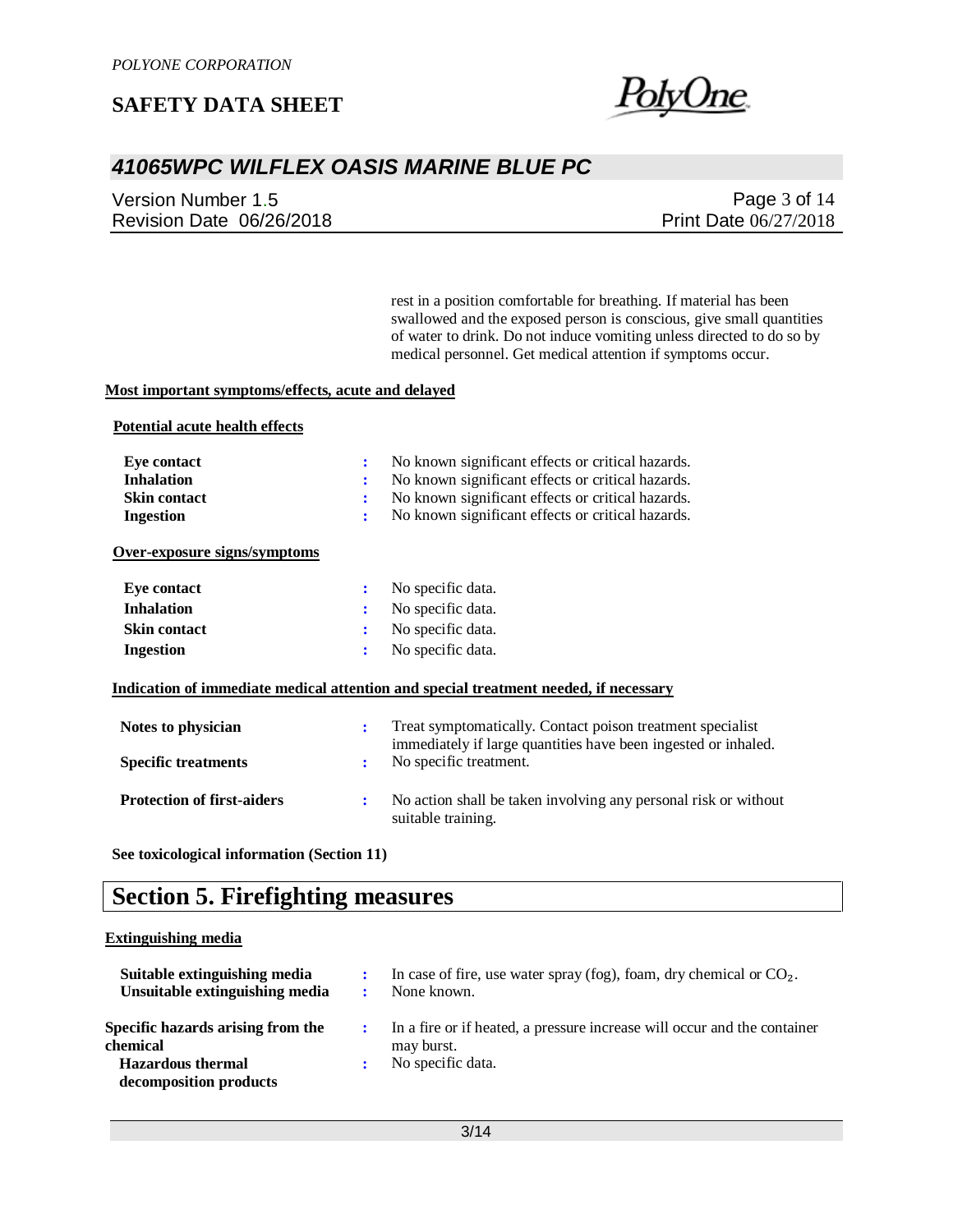

# *41065WPC WILFLEX OASIS MARINE BLUE PC*

| Version Number 1.5       | Page 4 of $14$               |
|--------------------------|------------------------------|
| Revision Date 06/26/2018 | <b>Print Date 06/27/2018</b> |
|                          |                              |

| Special protective actions for fire- | Promptly isolate the scene by removing all persons from the vicinity       |
|--------------------------------------|----------------------------------------------------------------------------|
| <b>fighters</b>                      | of the incident if there is a fire. No action shall be taken involving any |
|                                      | personal risk or without suitable training.                                |
| Special protective equipment for     | Fire-fighters should wear appropriate protective equipment and self-       |
| fire-fighters                        | contained breathing apparatus (SCBA) with a full face-piece operated       |

in positive pressure mode.

# **Section 6. Accidental release measures**

### **Personal precautions, protective equipment and emergency procedures**

| For non-emergency personnel                           | ÷                    | No action shall be taken involving any personal risk or without<br>suitable training. Evacuate surrounding areas. Keep unnecessary and<br>unprotected personnel from entering. Do not touch or walk through<br>spilled material. Put on appropriate personal protective equipment.                                                                                                                                                                                                                                                                                                             |
|-------------------------------------------------------|----------------------|------------------------------------------------------------------------------------------------------------------------------------------------------------------------------------------------------------------------------------------------------------------------------------------------------------------------------------------------------------------------------------------------------------------------------------------------------------------------------------------------------------------------------------------------------------------------------------------------|
| For emergency responders                              | ÷                    | If specialized clothing is required to deal with the spillage, take note<br>of any information in Section 8 on suitable and unsuitable materials.<br>See also the information in "For non-emergency personnel".                                                                                                                                                                                                                                                                                                                                                                                |
| <b>Environmental precautions</b>                      | ÷                    | Avoid dispersal of spilled material and runoff and contact with soil,<br>waterways, drains and sewers. Inform the relevant authorities if the<br>product has caused environmental pollution (sewers, waterways, soil<br>or air).                                                                                                                                                                                                                                                                                                                                                               |
| Methods and materials for containment and cleaning up |                      |                                                                                                                                                                                                                                                                                                                                                                                                                                                                                                                                                                                                |
| <b>Small spill</b>                                    | $\ddot{\phantom{a}}$ | Stop leak if without risk. Move containers from spill area. Dilute with<br>water and mop up if water-soluble. Alternatively, or if water-<br>insoluble, absorb with an inert dry material and place in an appropriate<br>waste disposal container. Dispose of via a licensed waste disposal<br>contractor.                                                                                                                                                                                                                                                                                     |
| Large spill                                           | $\ddot{\cdot}$       | Stop leak if without risk. Move containers from spill area. Prevent<br>entry into sewers, water courses, basements or confined areas. Wash<br>spillages into an effluent treatment plant or proceed as follows.<br>Contain and collect spillage with non-combustible, absorbent material<br>e.g. sand, earth, vermiculite or diatomaceous earth and place in<br>container for disposal according to local regulations (see Section 13).<br>Dispose of via a licensed waste disposal contractor. Note: see Section<br>1 for emergency contact information and Section 13 for waste<br>disposal. |

# **Section 7. Handling and storage**

### **Precautions for safe handling**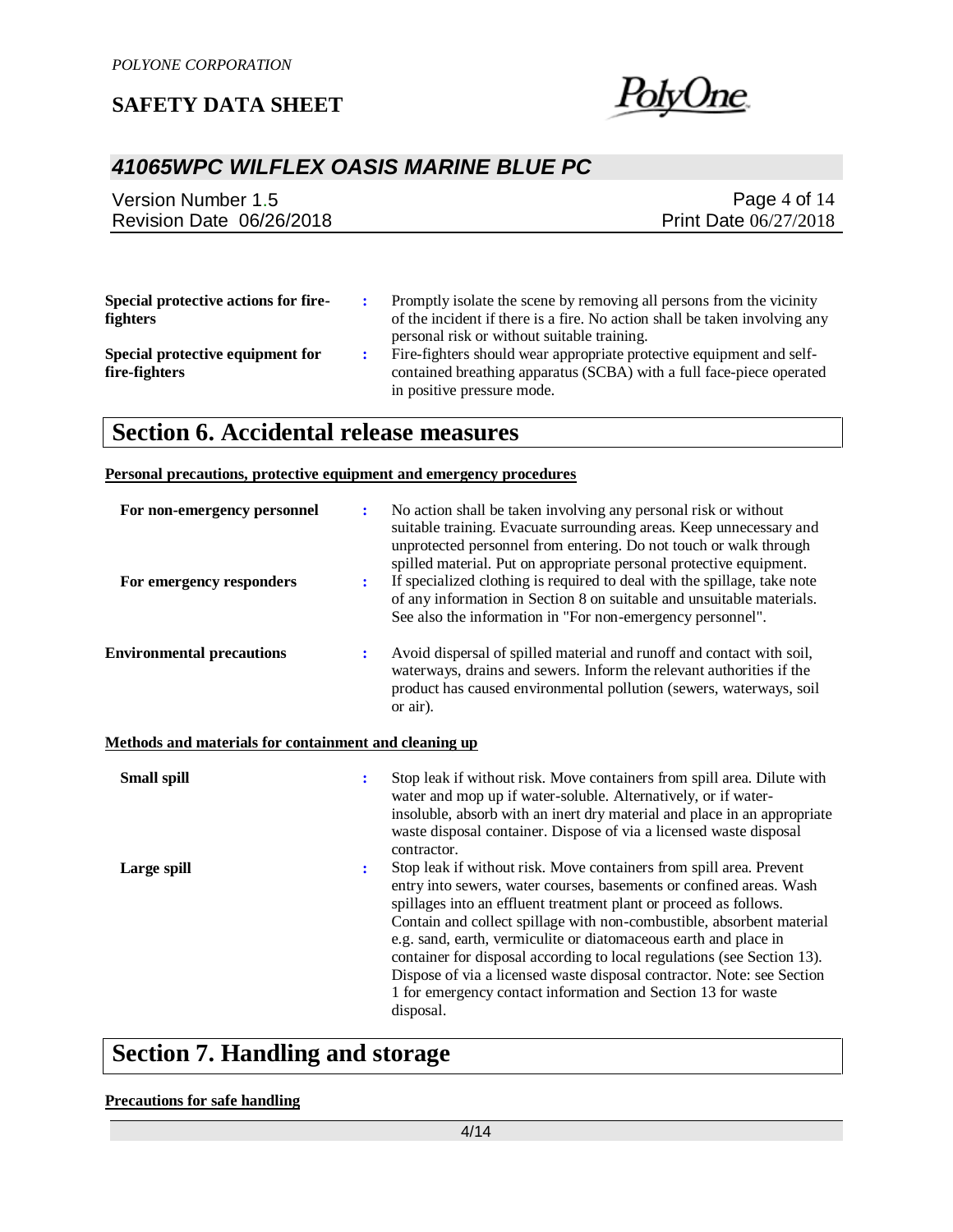

# *41065WPC WILFLEX OASIS MARINE BLUE PC*

| Version Number 1.5       | Page 5 of $14$               |
|--------------------------|------------------------------|
| Revision Date 06/26/2018 | <b>Print Date 06/27/2018</b> |

| <b>Protective measures</b><br>Advice on general occupational<br>hygiene | Put on appropriate personal protective equipment (see Section 8).<br>Eating, drinking and smoking should be prohibited in areas where this<br>material is handled, stored and processed. Workers should wash hands                                                                                                                                                                                                                                                                                             |
|-------------------------------------------------------------------------|----------------------------------------------------------------------------------------------------------------------------------------------------------------------------------------------------------------------------------------------------------------------------------------------------------------------------------------------------------------------------------------------------------------------------------------------------------------------------------------------------------------|
|                                                                         | and face before eating, drinking and smoking. Remove contaminated<br>clothing and protective equipment before entering eating areas. See<br>also Section 8 for additional information on hygiene measures.                                                                                                                                                                                                                                                                                                     |
| Conditions for safe storage,<br>including any incompatibilities         | Store in accordance with local regulations. Store in original container<br>protected from direct sunlight in a dry, cool and well-ventilated area,<br>away from incompatible materials (see Section 10) and food and<br>drink. Keep container tightly closed and sealed until ready for use.<br>Containers that have been opened must be carefully resealed and kept<br>upright to prevent leakage. Do not store in unlabeled containers. Use<br>appropriate containment to avoid environmental contamination. |

# **Section 8. Exposure controls/personal protection**

### **Control parameters**

### **Occupational exposure limits**

| <b>Ingredient name</b>                                                          |   | <b>Exposure limits</b>                                                                                                                                                                                                                                                                                                                                                                                                                                                  |
|---------------------------------------------------------------------------------|---|-------------------------------------------------------------------------------------------------------------------------------------------------------------------------------------------------------------------------------------------------------------------------------------------------------------------------------------------------------------------------------------------------------------------------------------------------------------------------|
| Miscellaneous Compounds                                                         |   | None.                                                                                                                                                                                                                                                                                                                                                                                                                                                                   |
| Appropriate engineering controls<br>÷<br><b>Environmental exposure controls</b> | ÷ | Good general ventilation should be sufficient to control worker<br>exposure to airborne contaminants.<br>Emissions from ventilation or work process equipment should be<br>checked to ensure they comply with the requirements of<br>environmental protection legislation. In some cases, fume scrubbers,<br>filters or engineering modifications to the process equipment will be<br>necessary to reduce emissions to acceptable levels.                               |
| <b>Individual protection measures</b>                                           |   |                                                                                                                                                                                                                                                                                                                                                                                                                                                                         |
| <b>Hygiene</b> measures<br>÷<br><b>Eye/face protection</b>                      | : | Wash hands, forearms and face thoroughly after handling chemical<br>products, before eating, smoking and using the lavatory and at the end<br>of the working period. Appropriate techniques should be used to<br>remove potentially contaminated clothing. Wash contaminated<br>clothing before reusing. Ensure that eyewash stations and safety<br>showers are close to the workstation location.<br>Safety eyewear complying with an approved standard should be used |
|                                                                                 |   |                                                                                                                                                                                                                                                                                                                                                                                                                                                                         |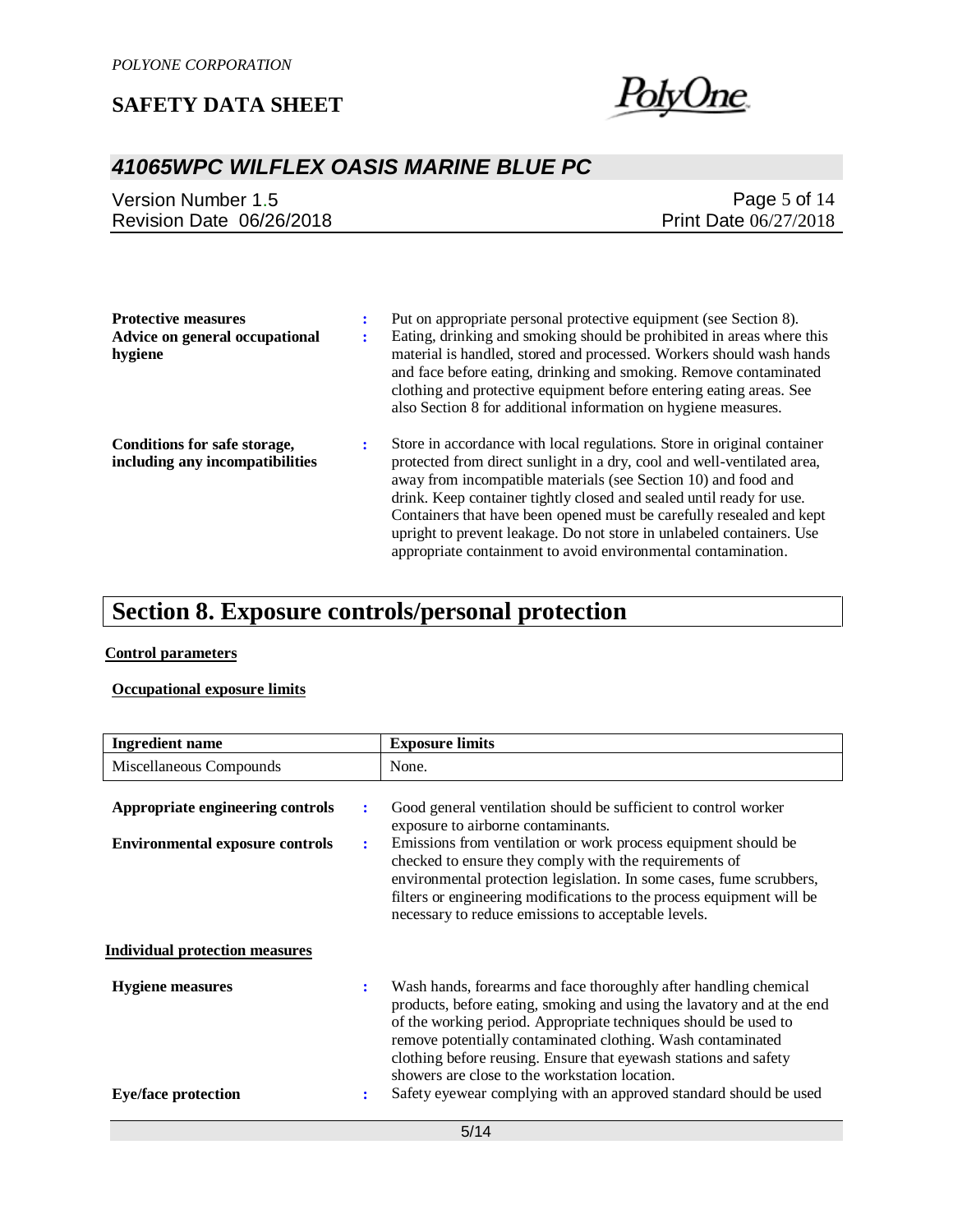

# *41065WPC WILFLEX OASIS MARINE BLUE PC*

|                          | Page 6 of $14$               |
|--------------------------|------------------------------|
| Revision Date 06/26/2018 | <b>Print Date 06/27/2018</b> |

|                               |   | when a risk assessment indicates this is necessary to avoid exposure to<br>liquid splashes, mists, gases or dusts. If contact is possible, the<br>following protection should be worn, unless the assessment indicates a<br>higher degree of protection: safety glasses with side-shields. |
|-------------------------------|---|--------------------------------------------------------------------------------------------------------------------------------------------------------------------------------------------------------------------------------------------------------------------------------------------|
| <b>Skin protection</b>        |   |                                                                                                                                                                                                                                                                                            |
| <b>Hand protection</b>        | ÷ | Chemical-resistant, impervious gloves complying with an approved<br>standard should be worn at all times when handling chemical products<br>if a risk assessment indicates this is necessary.                                                                                              |
| <b>Body protection</b>        | ÷ | Personal protective equipment for the body should be selected based<br>on the task being performed and the risks involved and should be<br>approved by a specialist before handling this product.                                                                                          |
| Other skin protection         | ÷ | Appropriate footwear and any additional skin protection measures<br>should be selected based on the task being performed and the risks<br>involved and should be approved by a specialist before handling this<br>product.                                                                 |
| <b>Respiratory protection</b> | ÷ | Based on the hazard and potential for exposure, select a respirator that<br>meets the appropriate standard or certification. Respirators must be<br>used according to a respiratory protection program to ensure proper<br>fitting, training, and other important aspects of use.          |

# **Section 9. Physical and chemical properties**

### **Appearance**

| <b>Physical state</b>            | ፡ | liquid [liquid]              |
|----------------------------------|---|------------------------------|
| Color                            | ፡ | <b>BLUE</b>                  |
| Odor                             | ٠ | Not available.               |
| Odor threshold                   |   | Not available.               |
| pН                               | ÷ | $8.0 - 10.0$                 |
| <b>Melting point</b>             | ÷ | Not available.               |
| <b>Boiling point</b>             | ÷ | Not available.               |
| <b>Flash point</b>               | ÷ | Not applicable               |
| <b>Burning time</b>              | ÷ | Not available.               |
| <b>Burning rate</b>              | ÷ | Not available.               |
| <b>Evaporation rate</b>          | ÷ | Not available.               |
| <b>Flammability</b> (solid, gas) | ٠ | Not available.               |
| Lower and upper explosive        | ÷ | <b>Lower:</b> Not applicable |
| (flammable) limits               |   | <b>Upper:</b> Not applicable |
| Vapor pressure                   |   | $\langle$ 1 mmHg             |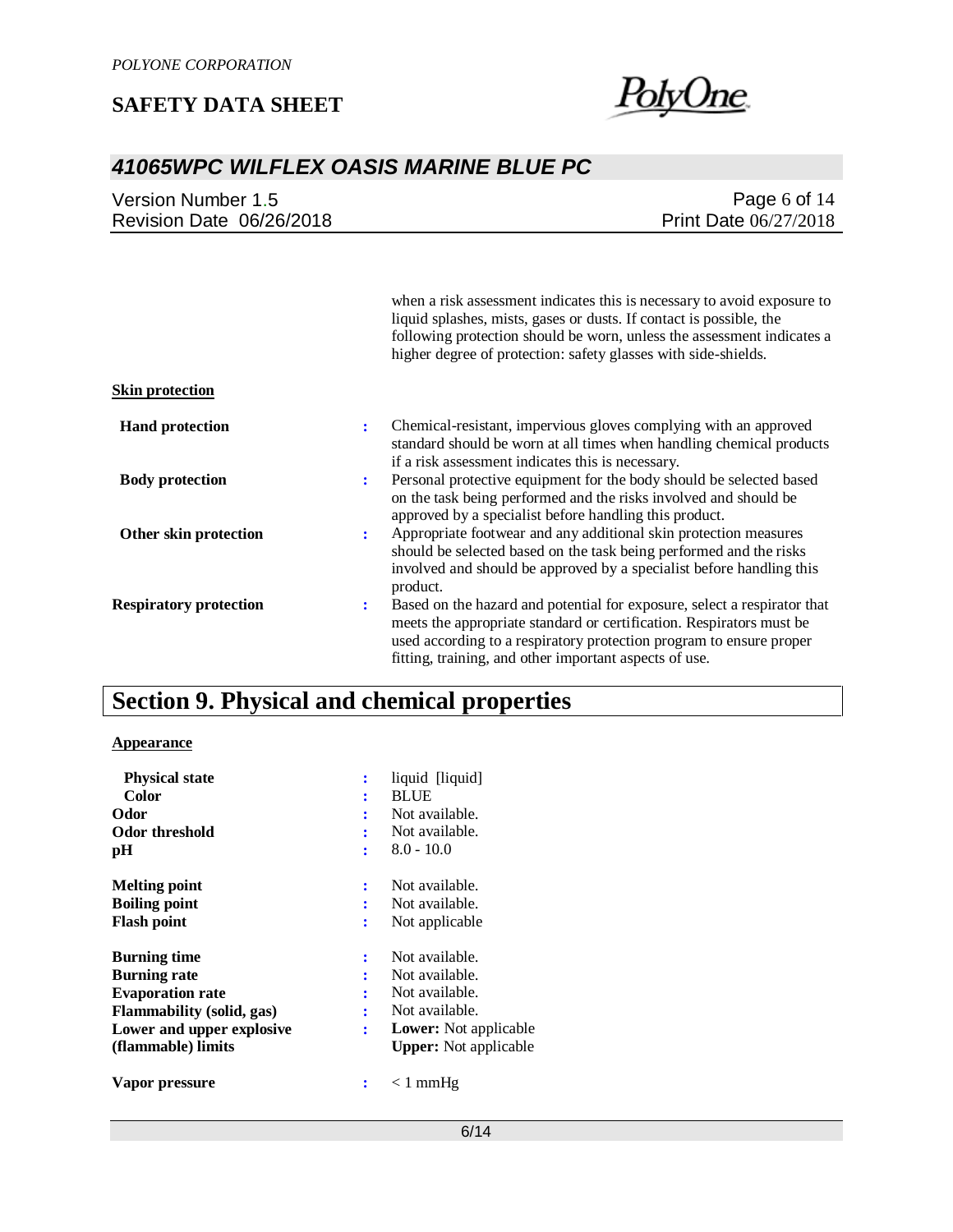

# *41065WPC WILFLEX OASIS MARINE BLUE PC*

Version Number 1.5 Revision Date 06/26/2018

Page 7 of 14 Print Date 06/27/2018

| Vapor density<br><b>Relative density</b>          | ÷<br>፡         | Not available.<br>1.07                                             |
|---------------------------------------------------|----------------|--------------------------------------------------------------------|
| <b>Solubility</b>                                 | ÷              | Not available.                                                     |
| Solubility in water                               | ÷              | Not available.                                                     |
| <b>Partition coefficient: n-</b>                  | ÷              | Not available.                                                     |
| octanol/water<br><b>Auto-ignition temperature</b> | :              | not applicable                                                     |
| <b>Decomposition temperature</b>                  | ፡              | Not available.                                                     |
| <b>SADT</b>                                       | ፡              | Not available.                                                     |
| <b>Viscosity</b>                                  | $\ddot{\cdot}$ | <b>Dynamic:</b> Not available.<br><b>Kinematic:</b> Not available. |

# **Section 10. Stability and reactivity**

| <b>Reactivity</b>                          | $\bullet$ | No specific test data related to reactivity available for this product or<br>its ingredients.           |
|--------------------------------------------|-----------|---------------------------------------------------------------------------------------------------------|
| <b>Chemical stability</b>                  | $\bullet$ | Stable under recommended storage and handling conditions (see<br>Section 7).                            |
| <b>Possibility of hazardous reactions</b>  | ÷         | Under normal conditions of storage and use, hazardous reactions will<br>not occur.                      |
| <b>Conditions to avoid</b>                 | $\bullet$ | Keep away from extreme heat and oxidizing agents.                                                       |
| <b>Incompatible materials</b>              |           | Keep away from strong acids.<br>Oxidizer.                                                               |
| <b>Hazardous decomposition</b><br>products | ÷         | Under normal conditions of storage and use, hazardous decomposition<br>products should not be produced. |

# **Section 11. Toxicological information**

This mixture has not been evaluated as a whole for health effects. Exposure effects listed are based on existing health data for the individual components which comprise the mixture.

| Information on toxicological effects |    |                            |
|--------------------------------------|----|----------------------------|
| <b>Acute toxicity</b>                |    |                            |
| <b>Conclusion/Summary</b>            | ٠. | Mixture. Not fully tested. |
| <b>Irritation/Corrosion</b>          |    |                            |
| <b>Conclusion/Summary</b>            |    |                            |
| Skin                                 | ፡  | Mixture. Not fully tested. |
| Eyes                                 | ٠  | Mixture. Not fully tested. |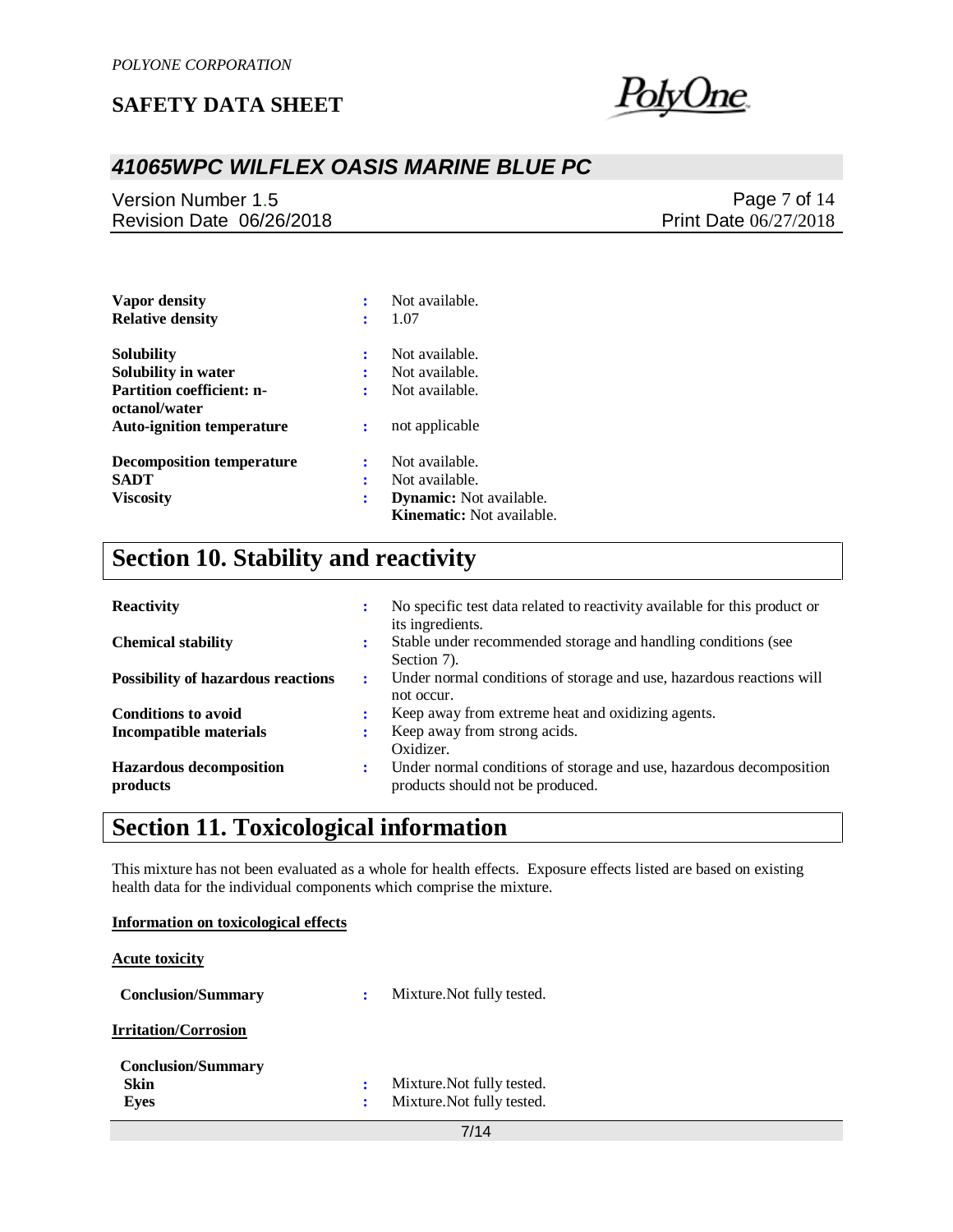<u>PolyOne</u>

# *41065WPC WILFLEX OASIS MARINE BLUE PC*

Version Number 1.5 Revision Date 06/26/2018

Page 8 of 14 Print Date 06/27/2018

| <b>Respiratory</b>                                                                 | ÷                              | Mixture. Not fully tested.                                                                                                                                                                                       |
|------------------------------------------------------------------------------------|--------------------------------|------------------------------------------------------------------------------------------------------------------------------------------------------------------------------------------------------------------|
| Sensitization                                                                      |                                |                                                                                                                                                                                                                  |
| <b>Conclusion/Summary</b><br><b>Skin</b><br><b>Respiratory</b>                     | ÷<br>÷                         | Mixture. Not fully tested.<br>Mixture. Not fully tested.                                                                                                                                                         |
| <b>Mutagenicity</b>                                                                |                                |                                                                                                                                                                                                                  |
| <b>Conclusion/Summary</b>                                                          | $\ddot{\cdot}$                 | Mixture. Not fully tested.                                                                                                                                                                                       |
| Carcinogenicity                                                                    |                                |                                                                                                                                                                                                                  |
| <b>Conclusion/Summary</b>                                                          | $\ddot{\cdot}$                 | Mixture. Not fully tested.                                                                                                                                                                                       |
| <b>Reproductive toxicity</b>                                                       |                                |                                                                                                                                                                                                                  |
| <b>Conclusion/Summary</b>                                                          | ÷                              | Mixture. Not fully tested.                                                                                                                                                                                       |
| <b>Teratogenicity</b>                                                              |                                |                                                                                                                                                                                                                  |
| <b>Conclusion/Summary</b>                                                          | $\ddot{\phantom{a}}$           | Mixture. Not fully tested.                                                                                                                                                                                       |
| Specific target organ toxicity (single exposure)<br>Not available.                 |                                |                                                                                                                                                                                                                  |
| <b>Specific target organ toxicity (repeated exposure)</b><br>Not available.        |                                |                                                                                                                                                                                                                  |
| <b>Aspiration hazard</b><br>Not available.                                         |                                |                                                                                                                                                                                                                  |
| Information on likely routes of<br>exposure                                        |                                | : Not available.                                                                                                                                                                                                 |
| <b>Potential acute health effects</b>                                              |                                |                                                                                                                                                                                                                  |
| <b>Eve contact</b><br><b>Inhalation</b><br><b>Skin contact</b><br><b>Ingestion</b> | $\ddot{\phantom{a}}$<br>፡<br>÷ | No known significant effects or critical hazards.<br>No known significant effects or critical hazards.<br>No known significant effects or critical hazards.<br>No known significant effects or critical hazards. |
|                                                                                    |                                | Symptoms related to the physical, chemical and toxicological characteristics                                                                                                                                     |
| <b>Eye contact</b>                                                                 | $\ddot{\cdot}$                 | No specific data.                                                                                                                                                                                                |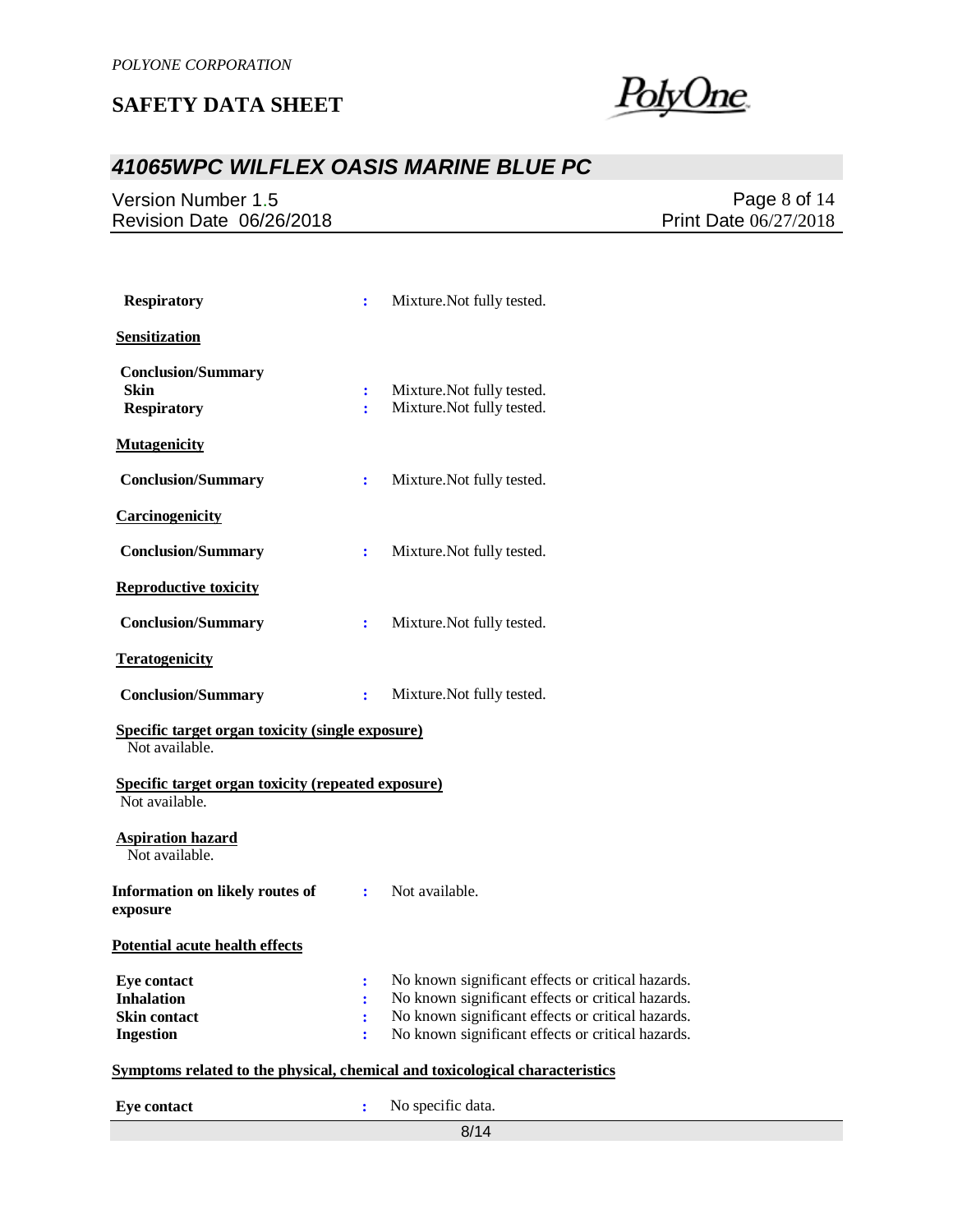

# *41065WPC WILFLEX OASIS MARINE BLUE PC*

Version Number 1.5 Revision Date 06/26/2018

Page 9 of 14 Print Date 06/27/2018

| <b>Inhalation</b>   | $\therefore$ No specific data. |
|---------------------|--------------------------------|
| <b>Skin contact</b> | $\therefore$ No specific data. |
| Ingestion           | : No specific data.            |

### **Delayed and immediate effects as well as chronic effects from short and long-term exposure**

### **Short term exposure**

| <b>Potential immediate effects</b><br><b>Potential delayed effects</b> | ÷<br>÷         | Not available.<br>Not available.                  |
|------------------------------------------------------------------------|----------------|---------------------------------------------------|
| Long term exposure                                                     |                |                                                   |
| <b>Potential immediate effects</b><br><b>Potential delayed effects</b> | ÷              | Not available.<br>Not available.                  |
| <b>Potential chronic health effects</b>                                |                |                                                   |
| <b>Conclusion/Summary</b>                                              | $\ddot{\cdot}$ | Mixture. Not fully tested.                        |
| <b>General</b>                                                         | :              | No known significant effects or critical hazards. |
| <b>Carcinogenicity</b>                                                 | :              | No known significant effects or critical hazards. |
| <b>Mutagenicity</b>                                                    | $\ddot{\cdot}$ | No known significant effects or critical hazards. |
| <b>Teratogenicity</b>                                                  | $\ddot{\cdot}$ | No known significant effects or critical hazards. |
| <b>Developmental effects</b>                                           | ÷              | No known significant effects or critical hazards. |
| <b>Fertility effects</b>                                               | $\ddot{\cdot}$ | No known significant effects or critical hazards. |
| <b>Numerical measures of toxicity</b>                                  |                |                                                   |

### **Acute toxicity estimates**

Not available.

# **Section 12. Ecological information**

### **Toxicity**

| <b>Conclusion/Summary</b>            | Not available. |
|--------------------------------------|----------------|
| <b>Persistence and degradability</b> |                |
| <b>Conclusion/Summary</b>            | Not available. |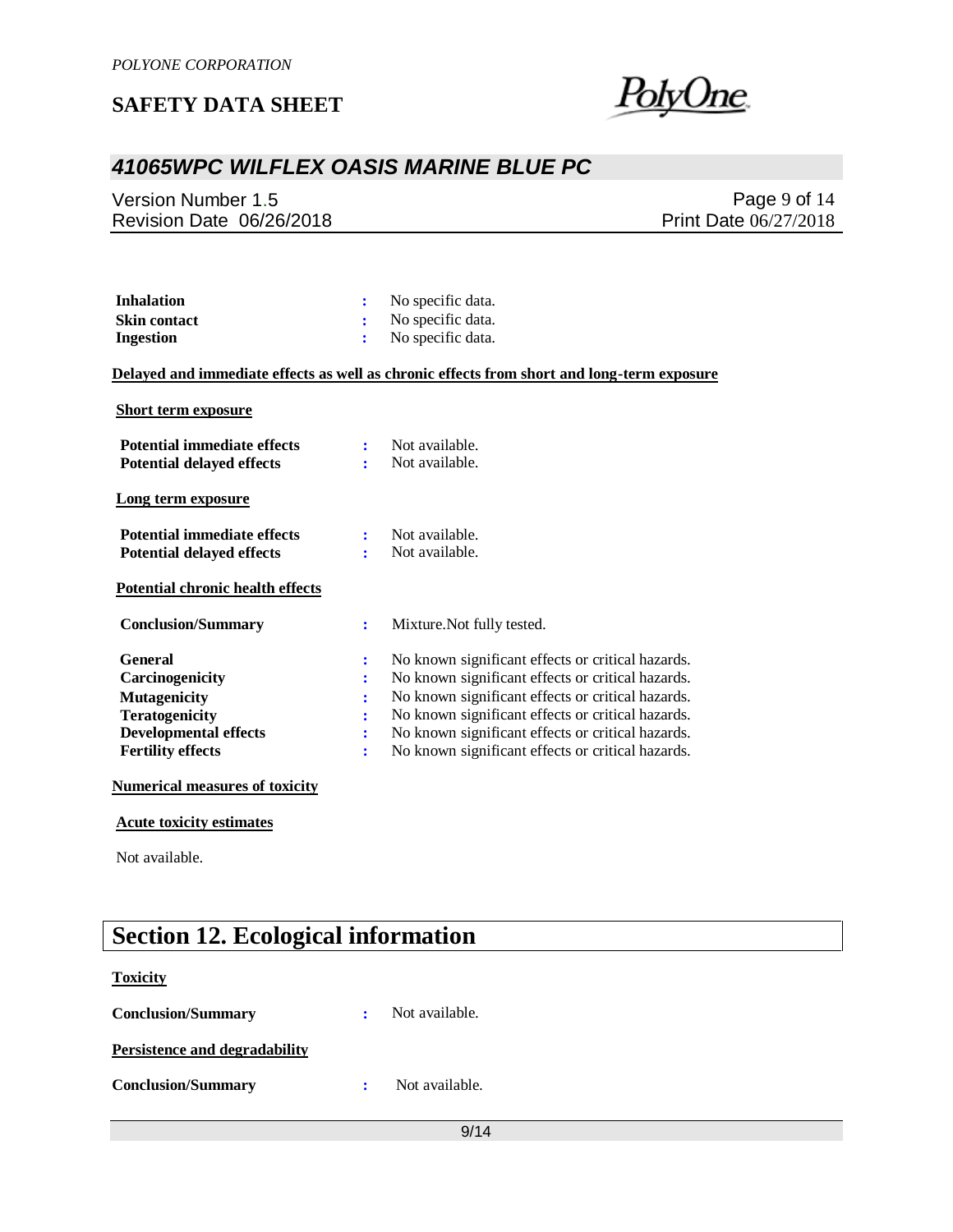

## *41065WPC WILFLEX OASIS MARINE BLUE PC*

Version Number 1.5 Revision Date 06/26/2018

Page 10 of 14 Print Date 06/27/2018

### **Bioaccumulative potential**

Not available.

**Mobility in soil**

| Soil/water partition coefficient | Not available.                                    |
|----------------------------------|---------------------------------------------------|
| (KOC)<br>Other adverse effects   | No known significant effects or critical hazards. |
|                                  |                                                   |

# **Section 13. Disposal considerations**

**Disposal methods :** The generation of waste should be avoided or minimized wherever possible. Disposal of this product, solutions and any by-products should at all times comply with the requirements of environmental protection and waste disposal legislation and any regional local authority requirements. Dispose of surplus and non-recyclable products via a licensed waste disposal contractor. Waste should not be disposed of untreated to the sewer unless fully compliant with the requirements of all authorities with jurisdiction. Waste packaging should be recycled. Incineration or landfill should only be considered when recycling is not feasible. This material and its container must be disposed of in a safe way. Empty containers or liners may retain some product residues. Avoid dispersal of spilled material and runoff and contact with soil, waterways, drains and sewers.

**United States - RCRA Acute hazardous waste "P" List:** Not listed

**United States - RCRA Toxic hazardous waste "U" List:** Not listed

# **Section 14. Transport information**

| <b>U.S.DOT 49CFR</b><br>Ground/Air/Water | : Not regulated for transportation.   |
|------------------------------------------|---------------------------------------|
| International Air<br><b>ICAO/JATA</b>    | Consult mode specific transport rules |
| International Water<br><b>IMO/IMDG</b>   | Consult mode specific transport rules |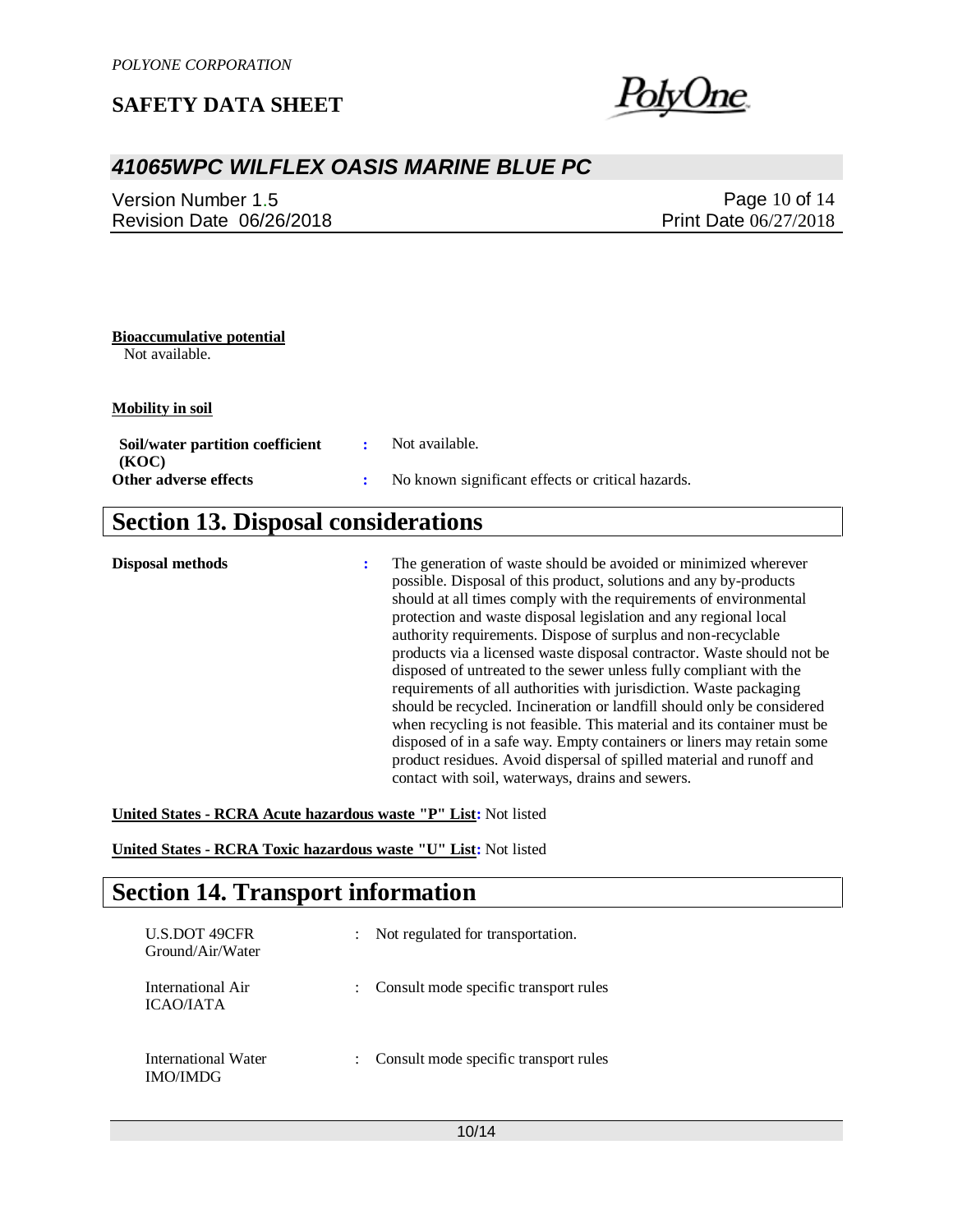

# *41065WPC WILFLEX OASIS MARINE BLUE PC*

Version Number 1.5 Revision Date 06/26/2018

Page 11 of 14 Print Date 06/27/2018

# **Section 15. Regulatory information**

| <b>U.S. Federal regulations</b>                                               | ÷              | United States - TSCA 12(b) - Chemical export notification: None<br>of the components are listed.<br>United States - TSCA 4(a) - Final Test Rules: Not listed<br>United States - TSCA 4(a) - ITC Priority list: Not listed<br>United States - TSCA 4(a) - Proposed test rules: Not listed<br>United States - TSCA 4(f) - Priority risk review: Not listed<br>United States - TSCA 5(a)2 - Final significant new use rules: Not<br>listed<br>United States - TSCA 5(a)2 - Proposed significant new use rules:<br>Not listed<br>United States - TSCA 5(e) - Substances consent order: Not listed<br>United States - TSCA 6 - Final risk management: Not listed<br>United States - TSCA 6 - Proposed risk management: Not listed<br>United States - TSCA 8(a) - Chemical risk rules: Not listed<br>United States - TSCA 8(a) - Dioxin/Furane precusor: Not listed<br>United States - TSCA 8(a) - Chemical Data Reporting (CDR): Not<br>determined<br>United States - TSCA 8(a) - Preliminary assessment report<br>(PAIR): Not listed<br>United States - TSCA 8(c) - Significant adverse reaction (SAR):<br>Not listed<br>United States - TSCA 8(d) - Health and safety studies: Not listed<br>United States - EPA Clean water act (CWA) section 307 - Priority<br><b>pollutants:</b> Not listed<br>United States - EPA Clean water act (CWA) section 311 -<br>Hazardous substances: Not listed<br>United States - EPA Clean air act (CAA) section 112 - Accidental |
|-------------------------------------------------------------------------------|----------------|----------------------------------------------------------------------------------------------------------------------------------------------------------------------------------------------------------------------------------------------------------------------------------------------------------------------------------------------------------------------------------------------------------------------------------------------------------------------------------------------------------------------------------------------------------------------------------------------------------------------------------------------------------------------------------------------------------------------------------------------------------------------------------------------------------------------------------------------------------------------------------------------------------------------------------------------------------------------------------------------------------------------------------------------------------------------------------------------------------------------------------------------------------------------------------------------------------------------------------------------------------------------------------------------------------------------------------------------------------------------------------------------------------------------------------------------------------------|
|                                                                               |                | release prevention - Flammable substances: Not listed                                                                                                                                                                                                                                                                                                                                                                                                                                                                                                                                                                                                                                                                                                                                                                                                                                                                                                                                                                                                                                                                                                                                                                                                                                                                                                                                                                                                          |
|                                                                               |                | United States - EPA Clean air act (CAA) section 112 - Accidental<br>release prevention - Toxic substances: Not listed<br>United States - Department of commerce - Precursor chemical:<br>Not listed                                                                                                                                                                                                                                                                                                                                                                                                                                                                                                                                                                                                                                                                                                                                                                                                                                                                                                                                                                                                                                                                                                                                                                                                                                                            |
| <b>Clean Air Act Section 112(b)</b><br><b>Hazardous Air Pollutants (HAPs)</b> | $\ddot{\cdot}$ | Not listed                                                                                                                                                                                                                                                                                                                                                                                                                                                                                                                                                                                                                                                                                                                                                                                                                                                                                                                                                                                                                                                                                                                                                                                                                                                                                                                                                                                                                                                     |
| <b>Clean Air Act Section 602 Class I</b><br><b>Substances</b>                 | ÷              | Not listed                                                                                                                                                                                                                                                                                                                                                                                                                                                                                                                                                                                                                                                                                                                                                                                                                                                                                                                                                                                                                                                                                                                                                                                                                                                                                                                                                                                                                                                     |
| <b>Clean Air Act Section 602 Class II</b><br><b>Substances</b>                | ÷              | Not listed                                                                                                                                                                                                                                                                                                                                                                                                                                                                                                                                                                                                                                                                                                                                                                                                                                                                                                                                                                                                                                                                                                                                                                                                                                                                                                                                                                                                                                                     |
| <b>DEA List I Chemicals (Precursor</b><br><b>Chemicals</b> )                  | ÷              | Not listed                                                                                                                                                                                                                                                                                                                                                                                                                                                                                                                                                                                                                                                                                                                                                                                                                                                                                                                                                                                                                                                                                                                                                                                                                                                                                                                                                                                                                                                     |
| <b>DEA List II Chemicals (Essential</b>                                       | ÷              | Not listed                                                                                                                                                                                                                                                                                                                                                                                                                                                                                                                                                                                                                                                                                                                                                                                                                                                                                                                                                                                                                                                                                                                                                                                                                                                                                                                                                                                                                                                     |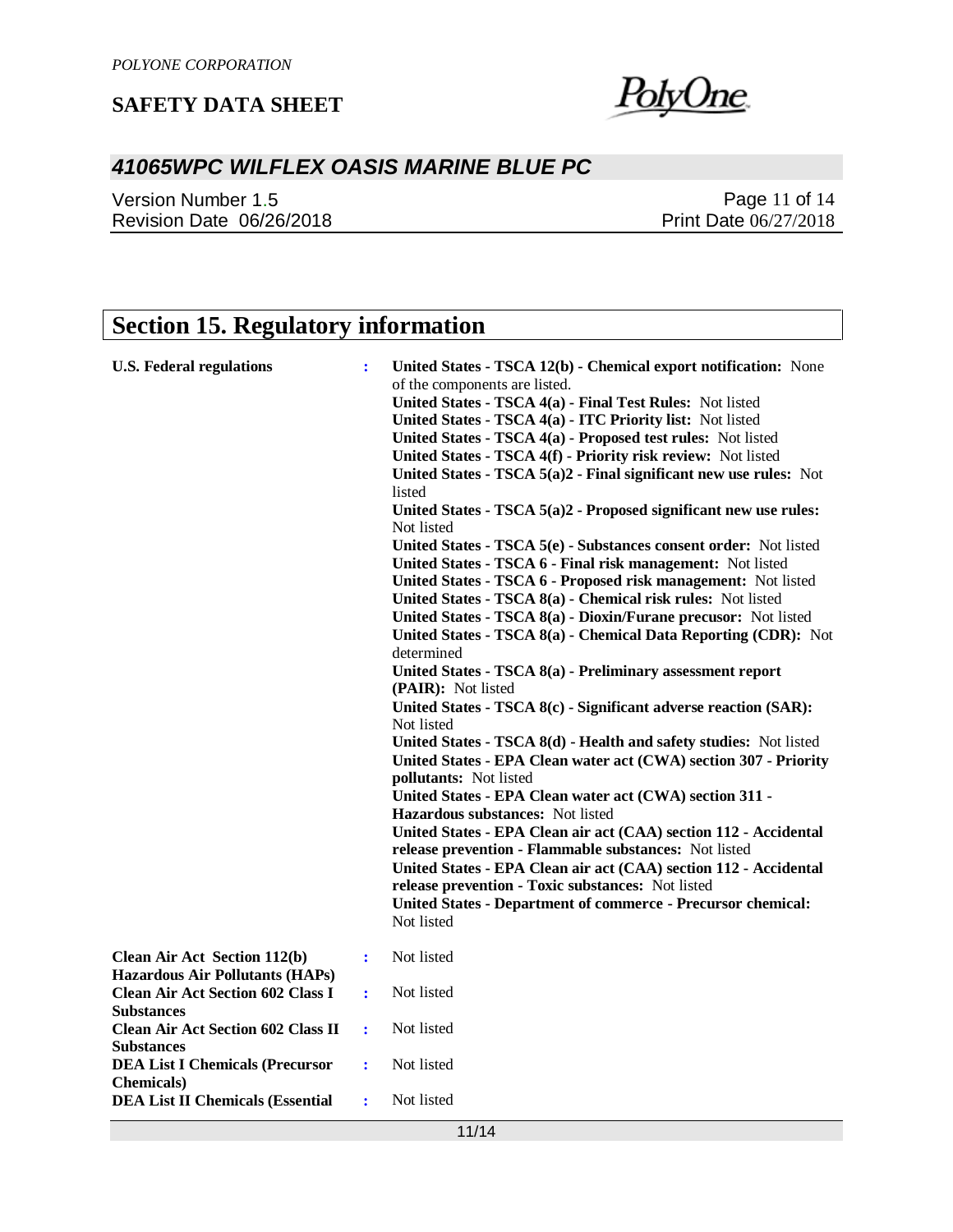## *41065WPC WILFLEX OASIS MARINE BLUE PC*

Version Number 1.5 Revision Date 06/26/2018

Page 12 of 14 Print Date 06/27/2018

**Chemicals)**

### **US. EPA CERCLA Hazardous Substances (40 CFR 302)**

not applicable

### **SARA 311/312**

**Classification :** Not applicable.

### **Composition/information on ingredients**

No products were found. **SARA 313** Not applicable.

#### **State regulations**

| <b>Massachusetts</b> | None of the components are listed. |  |
|----------------------|------------------------------------|--|
| <b>New York</b>      | None of the components are listed. |  |
| <b>New Jersey</b>    | None of the components are listed. |  |
| <b>Pennsylvania</b>  | None of the components are listed. |  |
|                      |                                    |  |

#### **California Prop. 65**

This PolyOne product does not contain any chemical known to the State of California to cause cancer, or birth defects or other reproductive harm, in concentrations that require a warning notice under California's Proposition 65. This statement relies in part on information provided by the buyer of this PolyOne product. PolyOne does not control or have complete knowledge of the end uses to which that buyer or any other entity in the chain of distribution and marketing may put this PolyOne product. Therefore, the buyer of this PolyOne product, each entity that uses this PolyOne product in formulating another product, and each entity in the chain of distribution and marketing of any product that includes the material in this PolyOne product must make its own decision as to giving a Proposition 65 warning.

| <b>United States inventory (TSCA 8b)</b> |  | All components are listed or exempted. |  |
|------------------------------------------|--|----------------------------------------|--|
|------------------------------------------|--|----------------------------------------|--|

**Canada inventory :** Not determined.

**International regulations**

**Inventory list**

| <b>Australia</b>         |   | Not determined.                        |
|--------------------------|---|----------------------------------------|
| Canada                   | ÷ | Not determined.                        |
| <b>China</b>             | 2 | Not determined.                        |
| <b>Europe inventory</b>  | : | All components are listed or exempted. |
| Japan                    |   | Not determined.                        |
| <b>New Zealand</b>       | ÷ | Not determined.                        |
| <b>Philippines</b>       | ÷ | Not determined.                        |
| <b>Republic of Korea</b> | ÷ | Not determined.                        |
| <b>Taiwan</b>            |   | Not determined.                        |
| <b>Turkey</b>            | ÷ | Not determined.                        |

12/14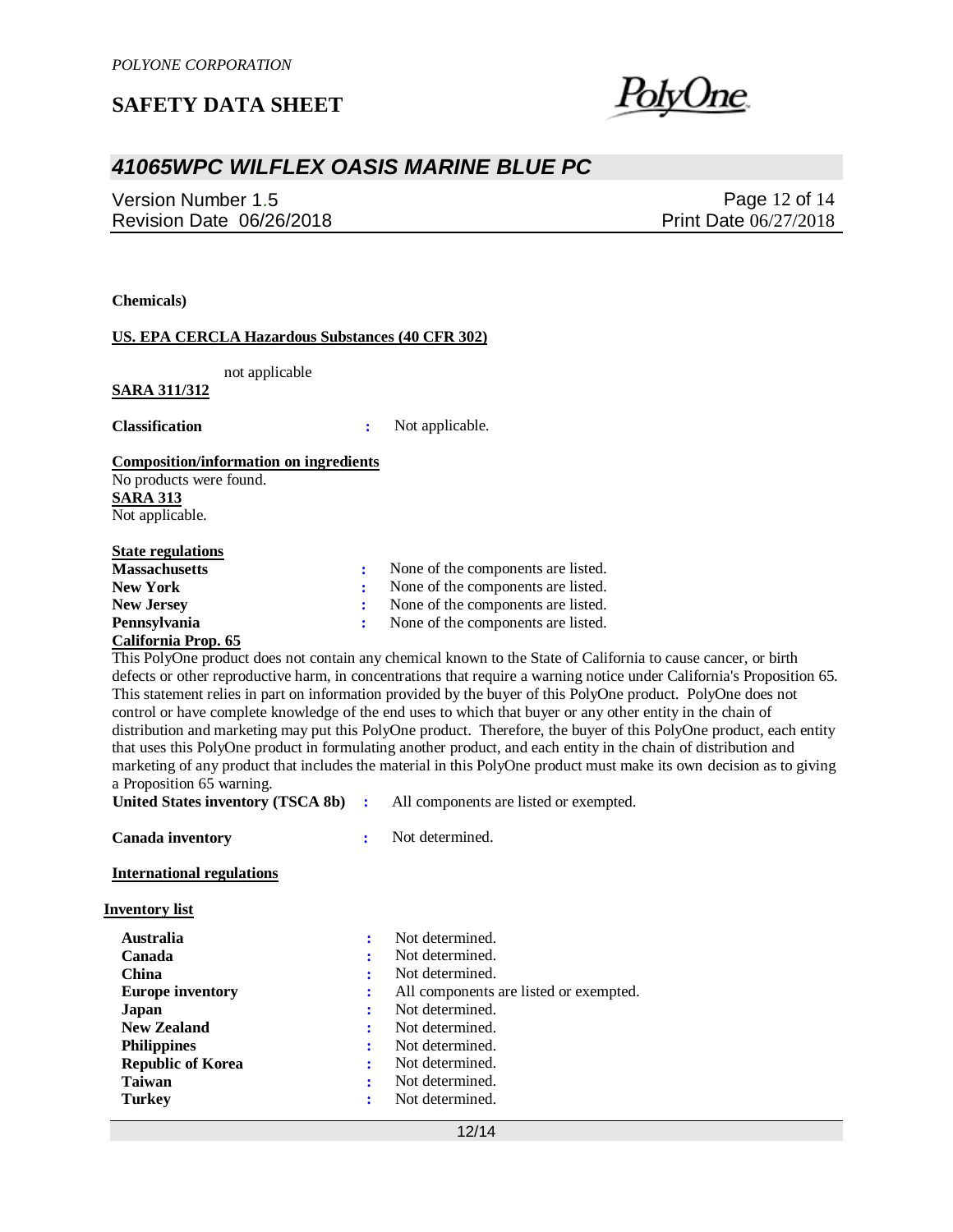## *41065WPC WILFLEX OASIS MARINE BLUE PC*

Version Number 1.5 Revision Date 06/26/2018

Page 13 of 14 Print Date 06/27/2018

**United States :** All components are listed or exempted.

## **Section 16. Other information**

**Hazardous Material Information System (U.S.A.)**

| <b>Health</b>           |  |
|-------------------------|--|
| <b>Flammability</b>     |  |
| <b>Physical hazards</b> |  |
|                         |  |

**Caution: HMIS® ratings are based on a 0-4 rating scale, with 0 representing minimal hazards or risks, and 4 representing significant hazards or risks. Although HMIS® ratings and the associated label are not required on SDSs or products leaving a facility under 29 CFR 1910.1200, the preparer may choose to provide them. HMIS® ratings are to be used with a fully implemented HMIS® program. HMIS® is a registered trademark and service mark of the American Coatings Association, Inc.**

**The customer is responsible for determining the PPE code for this material. For more information on HMIS® Personal Protective Equipment (PPE) codes, consult the HMIS® Implementation Manual. History**

|   | 06/27/2018                                                                          |
|---|-------------------------------------------------------------------------------------|
|   | 06/26/2018                                                                          |
| ٠ | 09/22/2017                                                                          |
|   | 1.5                                                                                 |
| ٠ | $ATE = Acute Toxicity Estimate$                                                     |
|   | $BCF = Bioconcentration Factor$                                                     |
|   | $\text{GHS} = \text{Globally Harmonized System of Classification and Labelling of}$ |
|   | Chemicals                                                                           |
|   | $IATA = International Air Transport Association$                                    |
|   | $\text{IRC}$ = Intermediate Bulk Container                                          |
|   | $IMDG = International\,$ Maritime Dangerous Goods                                   |
|   | $LogPow = logarithm$ of the octanol/water partition coefficient                     |
|   | $MARPOL = International Convention for the Prevention of Pollution From$            |
|   | Ships, 1973 as modified by the Protocol of 1978. ("Marpol" $=$ marine               |
|   | pollution)                                                                          |
|   | $UN = United Nations$                                                               |
|   | Not available.                                                                      |
|   |                                                                                     |

#### **Notice to reader**

**To the best of our knowledge, the information contained herein is accurate. However, neither the abovenamed supplier, nor any of its subsidiaries, assumes any liability whatsoever for the accuracy or completeness of the information contained herein. Final determination of suitability of any material is the sole responsibility of the user. All materials may present unknown hazards and should be used with caution. Although certain hazards are described herein, we cannot guarantee that these are the only hazards that**